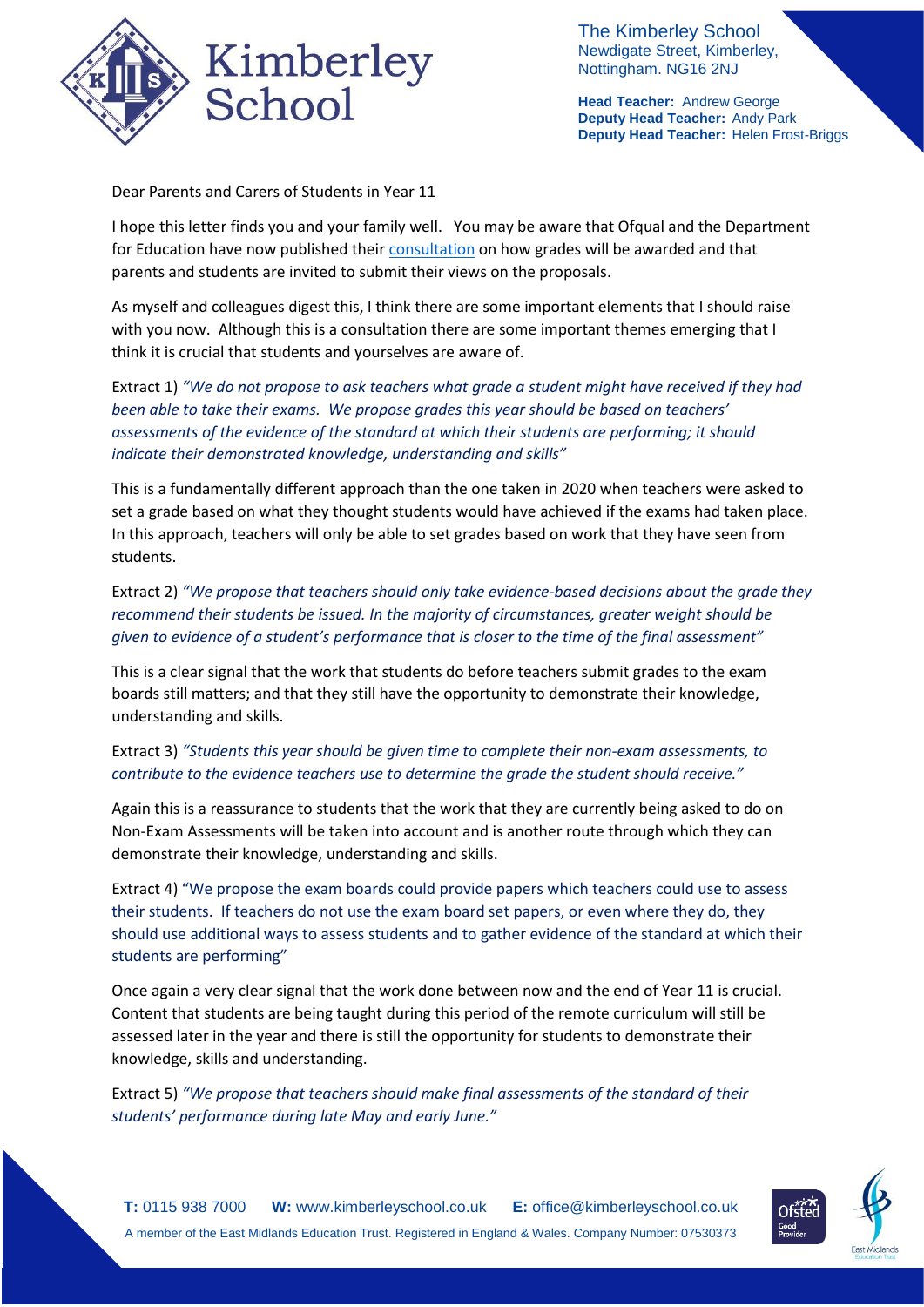If this proposal is accepted then this will mean that students will have opportunities to demonstrate their knowledge, skills and understanding until at least late May/early June.

Extract 6) *"We propose that teachers should not tell students the grade they have submitted to the exam boards on their behalf." "The grades in 2021 will be determined by teachers and then, following quality assurance, the results will be issued by the exam boards, who remain accountable for the results."*

This indicates that teachers will identify grades that reflect their assessment of students' knowledge, skills and understanding. However, they will not be able to tell students what the grade is as this will be subject to an internal and external moderation process before exam boards issue a final grade to students.

## **Timeline**

We do need to be aware that this is a consultation and that the final plans will not be in place until this consultation is completed. There is no timeline for the publication of the plans but it is worth noting that the consultation itself does not finish until 29<sup>th</sup> January. Following any publication from Ofqual of their final plans, we will then have to await further details from each exam board on how this process will work in each qualification. It is only at this stage that we will be able to set out to you in detail how the process will work at Kimberley School for each subject area.

## **What does this mean for my son/daughter?**

I think there is a very simple message for every student in Year 11 at Kimberley School which is that

- The single most important advice that we can give you is that you need to continue to access the remote curriculum and do what teachers are asking you to do.
- You will still have many chances to demonstrate to your teachers what you know, can do and understand in each of your subject areas.
- If you didn't do well in your mock exams, then there is still time to improve your grade.
- Your teachers are still teaching you new content through the remote curriculum and you will still have opportunities to demonstrate that you have understood this; you can use this new learning to influence the final grade you are awarded.
- When your teachers have finished teaching you the content then they will start to use lesson times to revise content you have previously covered; this revision will be really helpful in preparing you for any assessments that will take place later in the year

### **What does this mean for me?**

If my son or daughter was in Year 11 then I would:

- be reassuring them that everyone (Ofqual, Exam Boards and their Teachers) want to work with them to ensure that they are awarded a fair grade this year; and that everyone wants to make sure they are not penalised because of things that are out of their control.
- be doing everything I can to make sure that they are engaged in the remote curriculum, and then contacting the school if I need support in getting them to engage.
- doing what I can to make sure that they maintain a healthy balance between school work and other aspects of their life; remembering how important exercise, fresh air and a healthy diet are.

# **Parents' Evening**

If you haven't yet made an appointment for next weeks[' parents' evening](https://676e78de-15d9-46b7-9fcd-a49f46e58722.filesusr.com/ugd/b201da_fe33e2ed8c35440f848283330b7186d4.pdf) then please do so, as soon as you are able to. Teachers will be able to give you important information on: